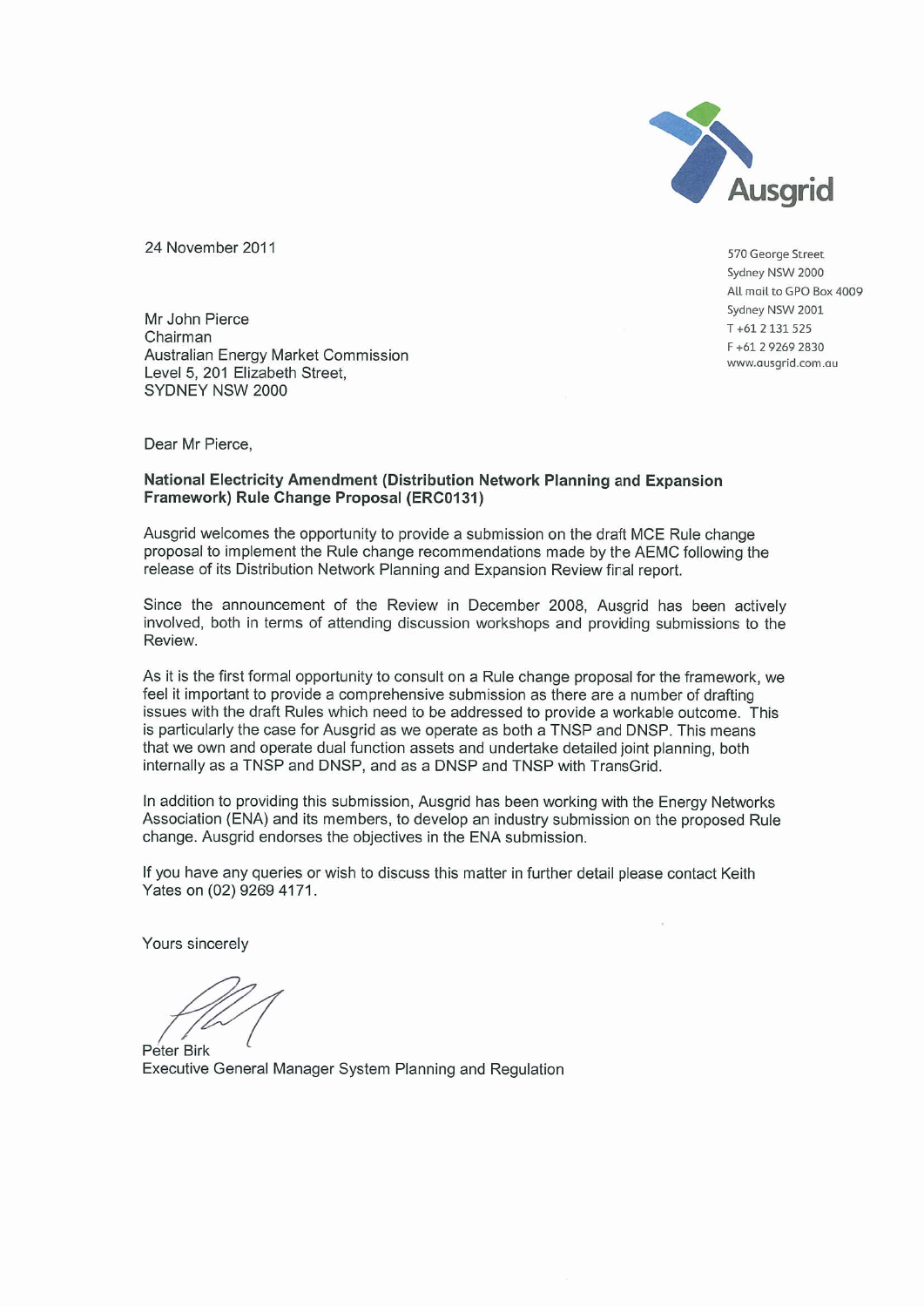# **Submission on Distribution Network Planning and Expansion Framework Rule change request from the MCE**  November 2011

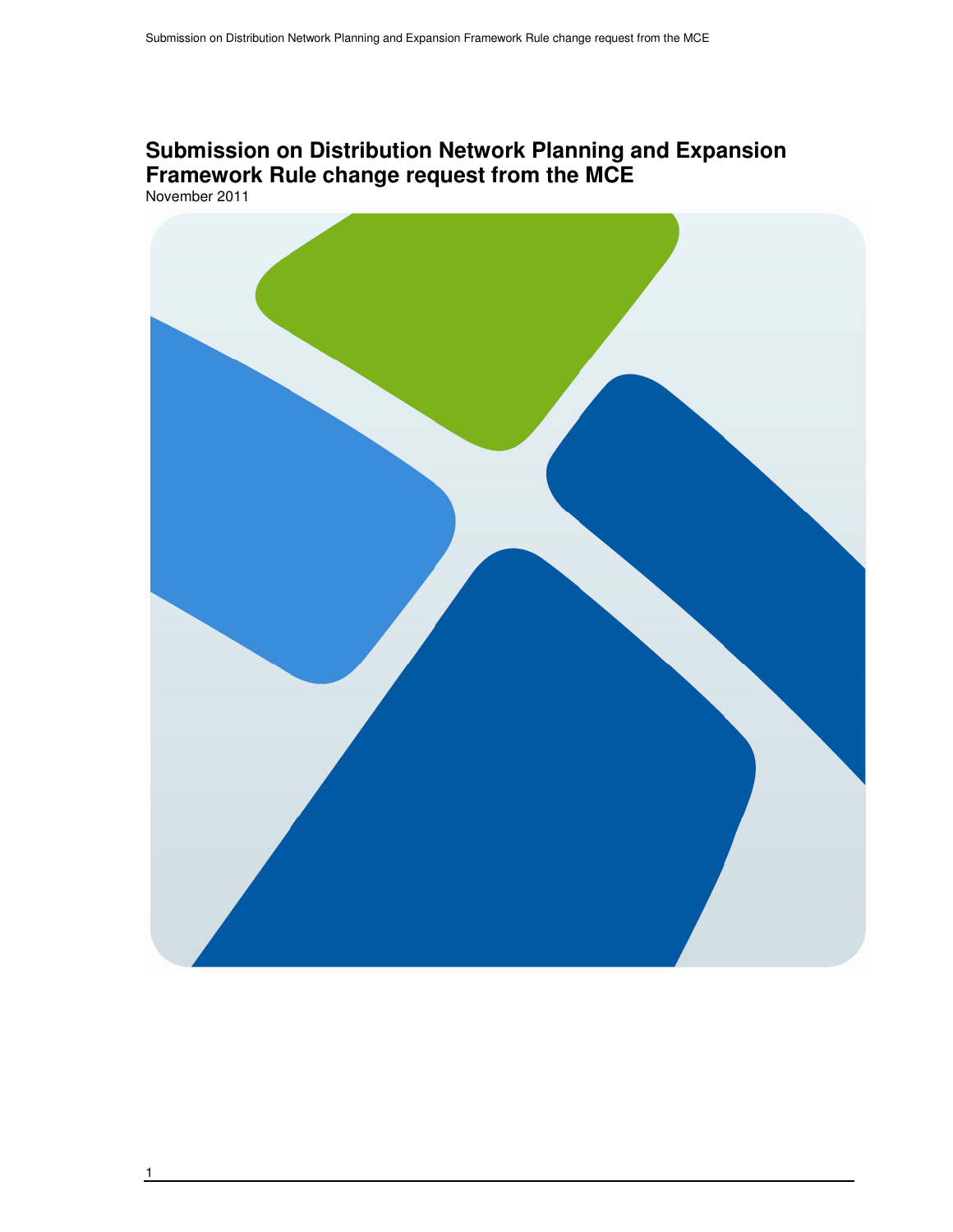# **1 Key Messages**

Ausgrid has a number of key messages in relation to the Rule change proposal which are outlined below and further discussed in the submission:

# **More incentive and less prescription is required to increase demand side participation in the NEM**

The best way to encourage more effective inclusion of non-network alternatives into distribution network planning is through the use of clear incentives rather than prescriptive process requirements. Ausgrid is not confident that the draft Rules will be effective in increasing demand side participation in the NEM.

# **The policy intent of investments arising out of the TNSP/DNSP joint planning process should be implemented in the Rules**

Investments which arise out of the TNSP/ DNSP joint planning process which affect both a transmission and distribution network or which require action by both a TNSP and DNSP should be treated as a joint investment and subject to the RIT-T. However, there is not an expectation that the RIT-T will apply to all investments in the joint planning process.

# **Dual function assets will still be subject to the RIT-D process**

Ausgrid supports the outcome under the draft Rules which provides that certain joint network investments in the distribution network will still be subject to the RIT-D process. In a particular, if a proposed distribution investment is a dual function asset it will be assessed under the RIT-D.

### **Ausgrid should not be subject to both TNSP and DNSP obligations under the Rules**

Ausgrid states that it is not necessary or appropriate for a DNSP who is a TNSP solely because it owns and operates dual functions assets, to have the obligations of both a DNSP and TNSP under the Network Planning and Expansion provisions of the Rules.

# **Clarity is required on the application of the RIT-D to various proposed investments**

Ausgrid is concerned that the scope of investment decisions subject to the RIT-D process is uncertain and potentially much broader than intended.

# **The use of "most expensive" options as the RIT-D threshold is problematic**

The AEMC should clarify the intent of "most expensive option" to recognise that as drafted, it could lead to almost every distribution investment being subject to the RIT-D.

# **The adequacy of the Specification Threshold Test (STT) to achieve its intended purpose**

More refined criteria than "technically feasible" is required in the STT to determine when consultation on nonnetwork options is considered appropriate.

### **Customer connection expenditure should be exempt from the RIT-D**

Ausgrid submits that where there is a new investment in the network associated with customer connections, and where the customer contributes a significant proportion of the costs, this investment should be exempt from the RIT-D process.

### **DAPR reporting requirements may impose inefficiencies on the DNSP**

If the requirements of the Rules impose a DAPR reporting or other requirement that is not currently supported by current planning processes, it is likely that the additional requirement is inefficient from a planning perspective.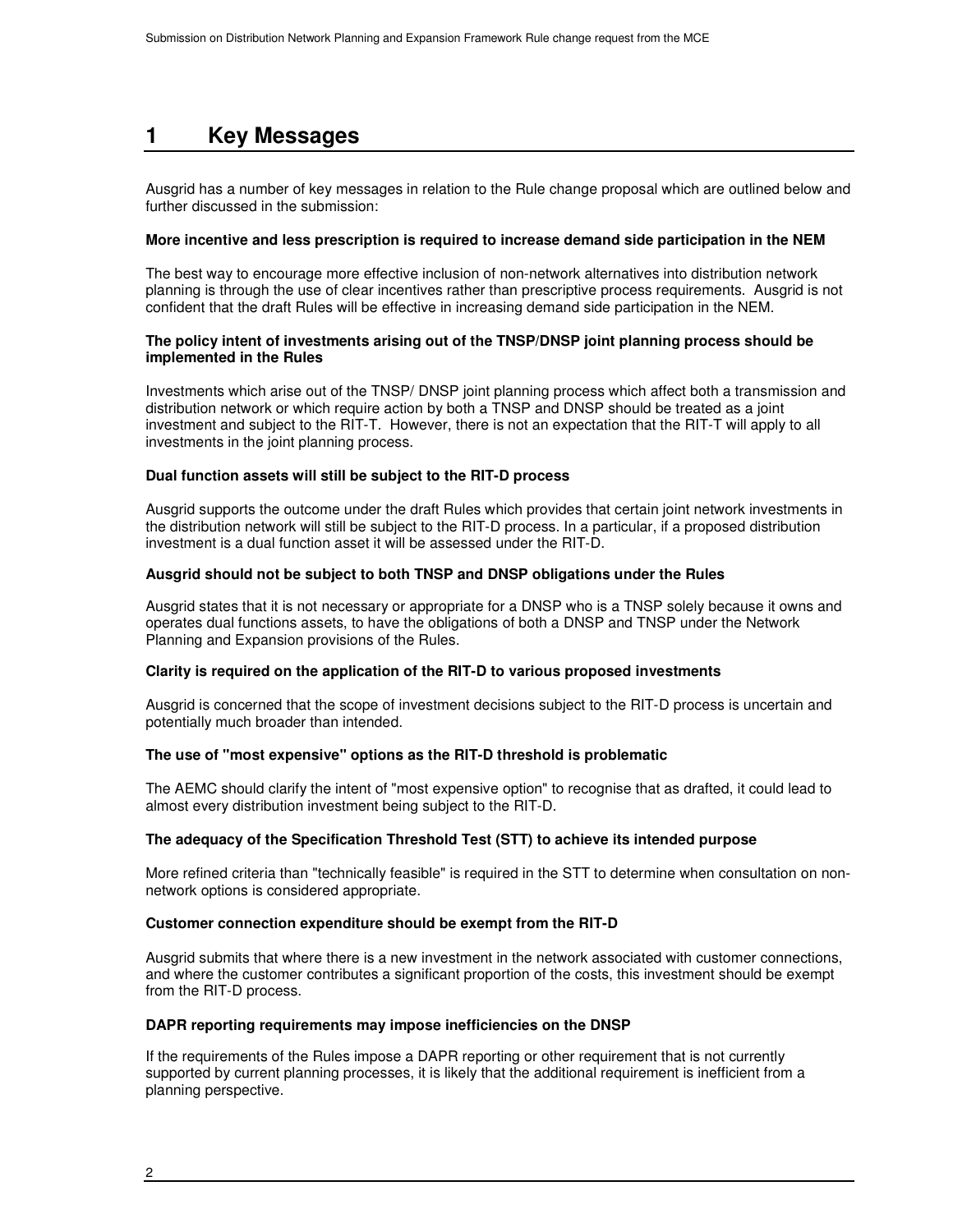# **2 Response to Consultation Paper Questions**

### **Question 1 Annual planning process**

- **1.1 What are the implications of allowing each jurisdiction to determine the start date for the annual planning period?**
- **1.2 Is it necessary to include a default start date for the annual planning period in the Rules?**

Ausgrid endorses the ENA submission and supports the proposal to allow each jurisdiction to determine the start date for the annual planning period and the publication of the Distribution Annual Planning Report.

# **Question 2 Demand Side Engagement Strategy**

- **Ausgrid endorses the ENA submission but offers the following additional comments. proposals/case studies and the Demand Side Engagement register) useful? 2.1 To what extent would potential investors, non-network providers and any other interested parties find the information provided by the proposed Demand Side Engagement Strategy (specifically, the Demand Side Engagement document, the database of non-network**
- **2.2 To what extent would DNSPs incur additional costs in developing and maintaining the various components of the proposed Demand Side Engagement Strategy?**

Ausgrid endorses the ENA submission but offers the following additional comments.

One of the main objectives of the review is a demand side engagement strategy to facilitate more proactive involvement with non-network solution providers. Ausgrid's view is that the best way to encourage more effective inclusion of non-network alternatives into distribution network planning is through the use of clear incentives rather than prescriptive process requirements. As noted in the ENA submission, the experience in NSW and SA has demonstrated that the effort and cost of prescriptive 'market engagement' approaches has not been rewarded with results.

In NSW, Ausgrid would contend that the success that has been enjoyed in bringing forward increasing participation from non-network alternatives has been driven more effectively by the D-factor incentive regime than by the requirements of the NSW Demand Management Code. This has occurred against a background of a very high proportion of investment being driven by replacement requirements rather than growth, where non-network alternatives are much less relevant.

In SA, the application of a more prescriptive approach has not resulted in commensurate outcomes. As we noted in our response to the AEMC's demand side participation (DSP) stage 3 review, under requirements set out in Guideline 12, ETSA Utilities considers non-network solutions for all proposed network projects over \$2m, using a request for proposals (RFP) approach to securing projects. In 2009/2010 ETSA reported that it conducted 7 'reasonableness tests', with only one proceeding to issue of an RFP. According to ETSA's public documents, between 2004 and 2009, ETSA issued 24 RFPs to source non-network alternatives. In almost every case, no complying responses were received, and no non-network alternatives have been pursued to implementation in any of these cases.

Ausgrid has also noted, in its response to the AEMC DSP stage 3 review, that the focus of non-network solutions solely on distribution investment results in a much lower range of demand management alternatives being taken up because the very specific geographic and time specific nature of distribution network needs limits the range of initiatives that can be implemented. This is further limited where asset condition drivers are much more prevalent than growth drivers (as is the current case in the Ausgrid network environment). Ausgrid proposes that a wider ranging mechanism to promote and incentivise more investment in demand side initiatives should complement the consideration of wider market benefits under a revised RIT-D.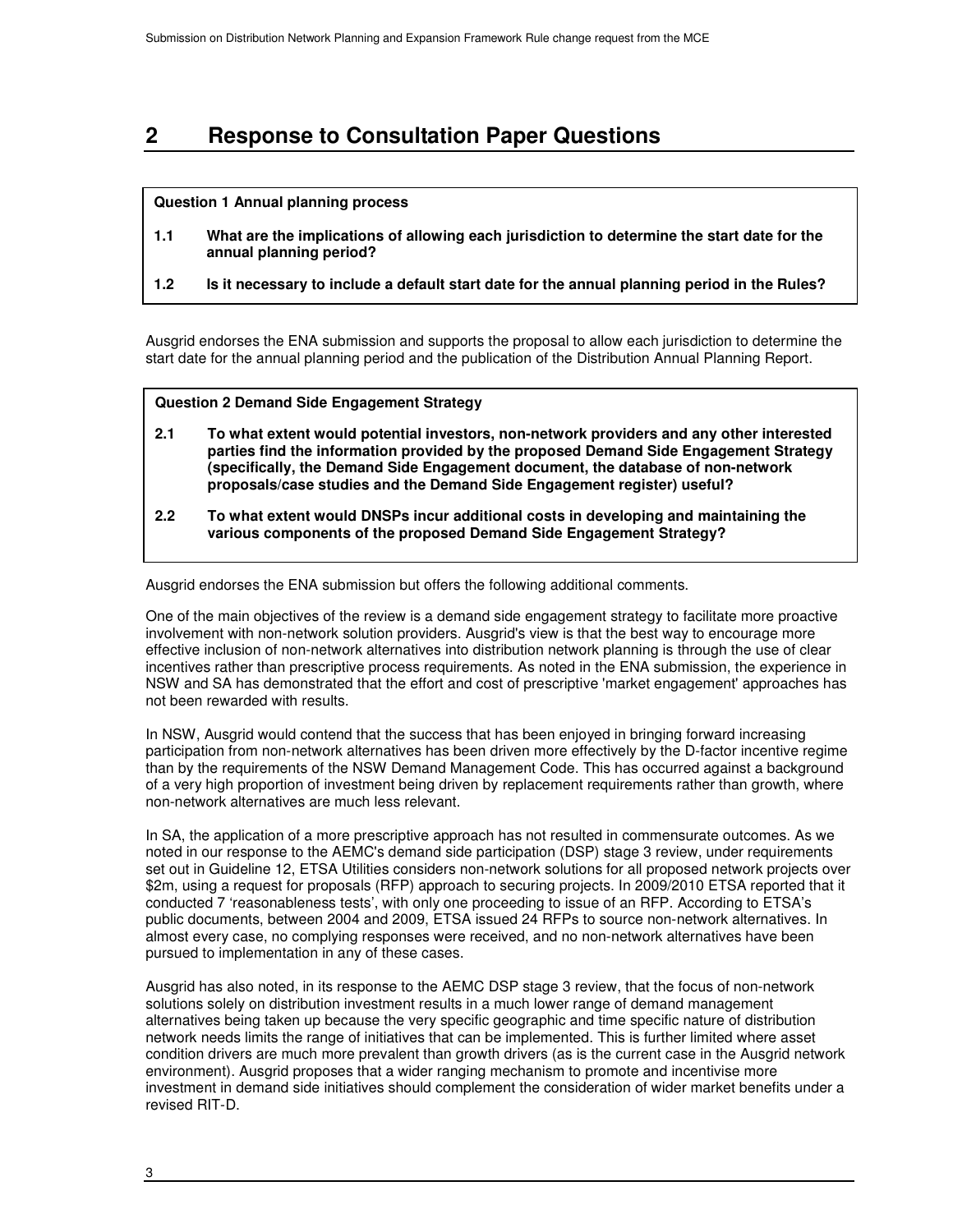**Question 3 Distribution Annual Planning Report**

- **3.1 What are the implications (positive and negative) of providing DNSPs with the opportunity to apply for exemptions or variations to the annual reporting requirements?**
- **3.2 Do you consider the proposed process for applying for and granting an exemption or variation to the annual reporting requirements is appropriate?**
- **3.3 How might a DNSP demonstrate, and the AER determine, whether the costs of preparing certain reporting data would "manifestly exceed any benefit that may reasonably be obtained from reporting the relevant data in a national regime"? Is there a need to define a set of criteria to assist both parties in this assessment?**
- **3.4 Are there any alternative solutions which may better balance the benefits of maintaining consistency across the NEM with the costs of preparing and reporting the data under a national framework?**
- **3.5 Do DNSPs face sufficient business and regulatory drivers to ensure that they carry out appropriate planning and produce accurate forecasts in their DAPRs?**
- **3.6 Is there a need to consider additional measures to ensure DNSPs deliver robust, high quality DAPRs? If so, what additional measures could be put in place?**

Ausgrid endorses the ENA submission but offers the following additional comments.

The reporting requirements of the Rules should be sufficiently flexible to be reflective of current planning processes unless there is a clear reason that these are inadequate. As an example, Ausgrid has some 2200 primary 11kV distribution feeders. Our current practice is to review each area in turn on a 2.5 year cycle and identify forthcoming issues and limitations on all feeder segments according to the jurisdictional reliability standards. This is a complex and time consuming process. As currently drafted (notwithstanding clause 5.6.2AA(g)(1)(iv)), the Rules would require annual forecasting of each primary feeder which would impose an additional activity that would not add value to the planning or decision making process. This is because these forecasts are not required to be reported unless a capacity shortfall is identified so it would also not add value to the level of transparency.

Ausgrid maintains that the draft Rules should not attempt to specify activities or approaches but be limited to the required reporting outputs and decision making methodologies. DNSPs should be afforded the freedom to determine how to achieve these outcomes in the way that best suits their business and be able to seek exemptions where appropriate (and have them granted in a timely manner).

The ENA submission notes that Schedule 5.8 of the draft Rules appears to request information that is already available via other regulatory mechanisms. Ausgrid states that the DAPR should not replicate information which is reported in other published documents or examined in other regulatory processes. For example, Ausgrid has 25 Area Strategies by region and 3 transmission strategies, it is unclear what benefit the re-publication of these plans would serve. In addition, Ausgrid submits that it should be able to present a DAPR covering both transmission and distribution assets and that it should not be required to prepare both a TAPR and a DAPR. This issue does not seem to have been accommodated in the proposed Rule changes.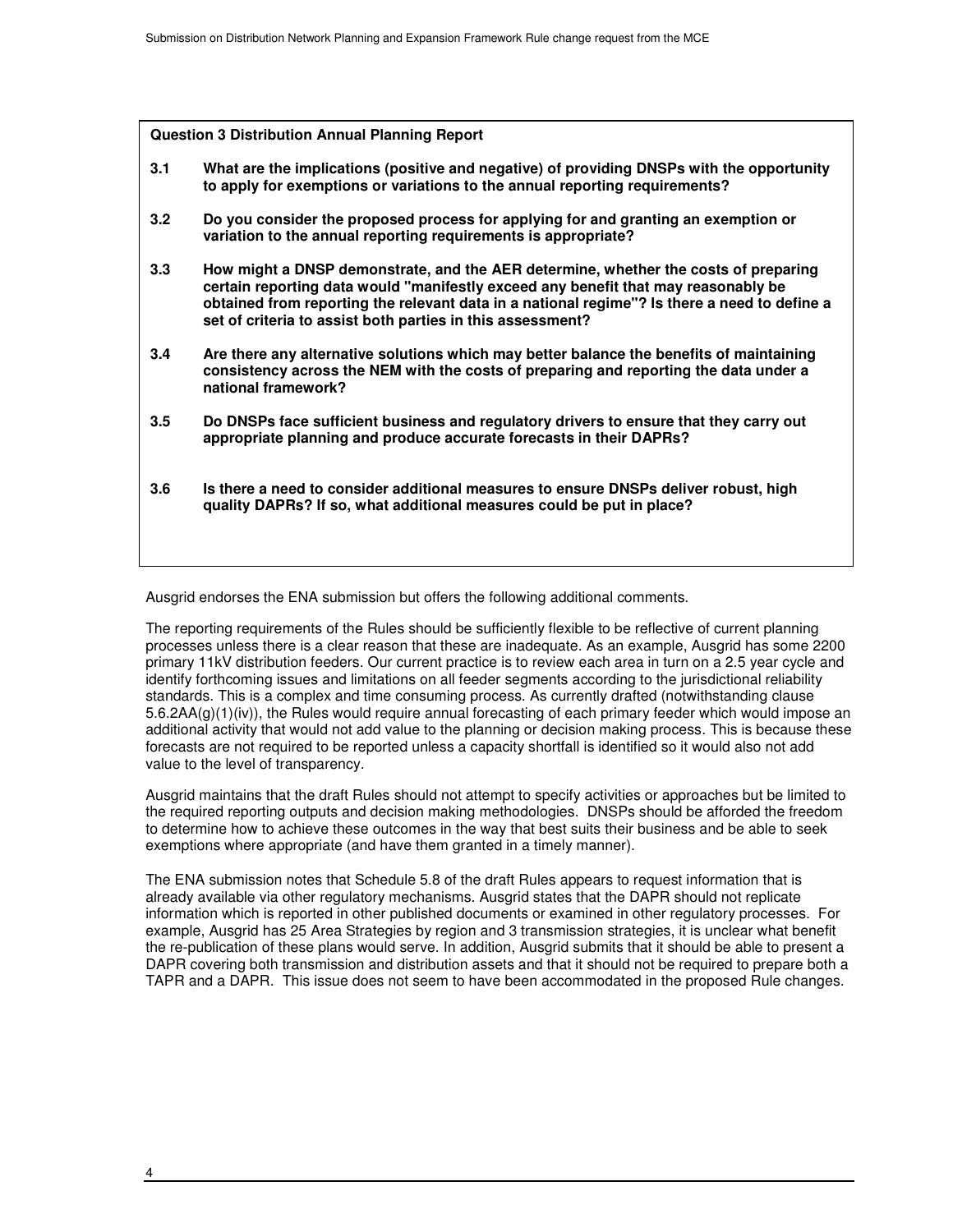#### **Question 4 Joint planning requirements**

- **4.1 Do you consider the proposed Rule is appropriate and sufficient in clarifying the arrangements for joint planning between DNSPs and TNSPs?**
- **4.2 In what circumstances would DNSPs be required to undertake joint planning with other DNSPs?**
- **4.3 Do you consider the proposed Rule is appropriate and sufficient in clarifying the arrangements for joint planning between DNSPs?**

Ausgrid endorses the objective in the ENA submission that distribution investments, however initiated, should be subject to the RIT-D. Ausgrid has reviewed the provisions regarding "joint network investment" and there is a need for clarification on AEMC's policy intent regarding the treatment of these investments. This issue is of particular interest to Ausgrid as it is both a TNSP and DNSP for the purpose of Chapter 5, owns and operates Dual Function Assets and undertakes a detailed joint planning process, both internally as TNSP and DNSP and as a DNSP and TNSP with TransGrid. Once the intent and reasoning behind the intended treatment of jointly planned investments is established, the Rule changes should be modified accordingly to ensure the intent is clearly and correctly captured.

The current draft Rules and the AEMC September 2009 Final Report<sup>1</sup> (the Final Report), indicate that the policy intention is that investments which arise out of the TNSP/ DNSP joint planning process which affect both a transmission and distribution network or which require action by both a TNSP and DNSP should be treated as a joint investment and subject to the RIT-T<sup>2</sup>. However, on occasion reference is made to investments arising out of joint planning without the further elements<sup>3</sup>. This is potentially a much broader category of investment than investments which affect transmission and distribution networks or which require action by both a TNSP and DNSP. It may be that shorthand language has been used, but care will need to be taken to ensure that there is not an expectation that RIT-T will apply to any investment identified through the joint planning process, only those which affect both the transmission and distribution network or require action by both should be caught, subject to the qualification for dual function assets discussed below. In this regard, Ausgrid suggests that clause 5.6.5CB(a)(4) be amended to refer to "joint network investment" rather than "the need for the proposed distribution investment has been identified through a joint planning process between a Distribution Network Service Provider and a Transmission Network Service Provider."

 1 AEMC 2009, Final Report Review of National Framework for Electricity Distribution Network Planning and Expansion, 23 September 2009 at p21<br><sup>2</sup> The italiaia

The italicised words effectively form the proposed definition of "joint network investment", except that the definition attempts to make a shorthand reference to the joint planning process by referring to clause 5.6.2AA(t). Ausgrid queries whether this is the correct reference as this provision addresses the content of the Distribution Annual Planning Report, should the reference be to 5.6.2AA(h)(3)?

<sup>&</sup>lt;sup>3</sup> AEMC 2011, Consultation Paper Review of National Framework for Electricity Distribution Network Planning and Expansion, 2 September 2011 at p 8 and draft Rule 5.6.5CB(a)(4).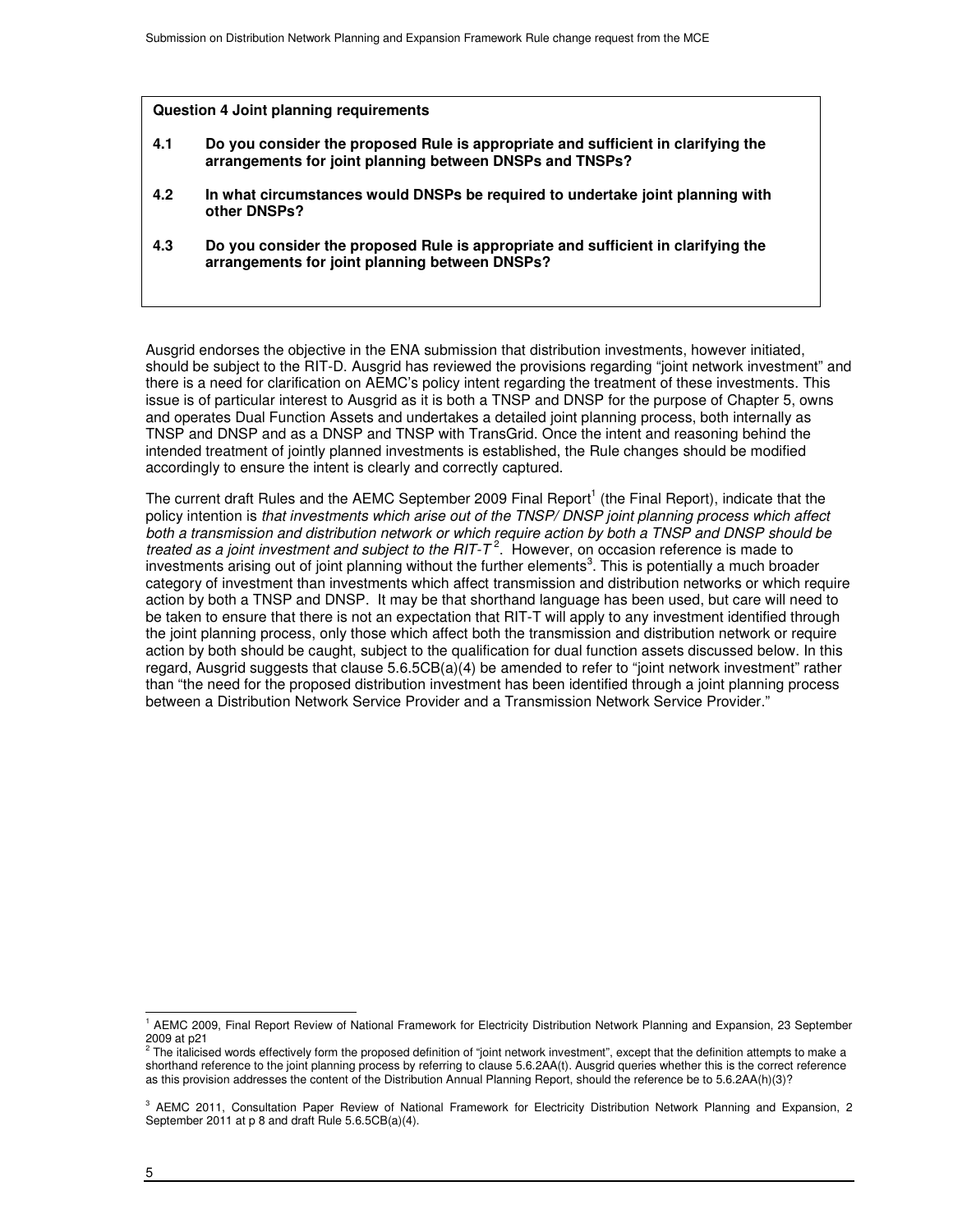**Question 5 Regulatory Investment Test for Distribution** 

- **5.1 Do you consider the proposed RIT-D design parameters are likely to work together to provide an effective decision making framework for DNSPs, consistent with the NEO?**
- **5.2 Do you consider it is necessary to provide the AER with additional powers to (1) review a DNSPs policies and procedures with regard to the consideration of non-network alternatives and (2) audit projects which have been identified by DNSPs as not meeting the threshold for the RIT-D?**
- **5.3 Should the AER be required to publish a separate annual report detailing the results of any audit undertaken in the preceding 12 months?**

# Dual Function Assets

Ausgrid supports the outcome under the draft Rules which provides that certain joint network investments in the distribution network will still be subject to the RIT-D process. This is not expressly discussed in either the AEMC's Final Report on the review or the current Consultation paper but it is clear from the AEMC Final Determination and Rule for the RIT-T<sup>4</sup> that dual function assets will not be subject to the RIT-T and this is reflected in the current Rules<sup>5</sup> and maintained in the proposed draft Rules

Consistent with the current Rules, clause 5.6.5C(6)of the draft Rules is proposed to be amended so that a joint network investment that will be a dual function asset will not be subject to RIT-T. Also consistent with this, is that proposed clause 5.6.5CB(b) provides that if the proposed distribution investment is a dual function asset it must be assessed under the RIT-D. While Ausgrid is satisfied with this result, Ausgrid requests that the definitions used in subclause 5.6.5CB(b) be checked as it refers to where the " distribution investment is to be provided as a dual function asset .... The issue this creates is that by definition, a dual function asset is actually a transmission investment, so the reference should probably be to an investment by a Network Service Provider which is a dual function asset.

If the intent of the draft Rules is implemented as above, it will result in a relatively narrow class of joint network investments being subject to the RIT-T, i.e. those investments which are identified through the joint planning process (under proposed clause 5.6.2AA(h)) which affect both the transmission and distribution networks or which require action by both the TNSP and DNSP, but which are not dual function assets or in the case of transmission investment, not designed to address limitations on the distribution network already notified under 5.6.2(e)(2) which will be subject to RIT-T.

Conversely a jointly planned distribution investment to meet limitations on the transmission network (which by implication either affect both networks or which require action by both the TNSP and DNSP) and which are not dual function assets will be subject to RIT-T.

Ausgrid accepts this approach as appropriate as it is most likely that such investment would be part of investment being carried out by TransGrid and that agreement will be reached that the obligations in relation to the RIT-Twill be met by TransGrid.

### Dual Function Asset and Obligations as a TNSP

A broader issue which arises in relation to dual function assets is that notwithstanding the treatment of dual function assets as essentially distribution under both Chapter 5 and Chapter 6, Ausgrid continues to be a TNSP by virtue of the definition of TNSP under the Rules. Part N of Chapter 6 of the Rules recognises that dual function assets should be treated as distribution assets for the revenue determination process and possibly for pricing purposes. This however does not affect the status of Ausgrid or any other DNSP with dual function assets as a TNSP under the Rules more generally.

 4 AEMC 2009 Final Determination National Electricity Amendment (Regulatory Investment Test for Transmission) Rule 2009, 26 June 2009 at p 26.<br><sup>5</sup> Clause 5.6.5C of the current Rules expressly excludes transmission investment which will be a dual function asset from assessment

under the RIT –T process.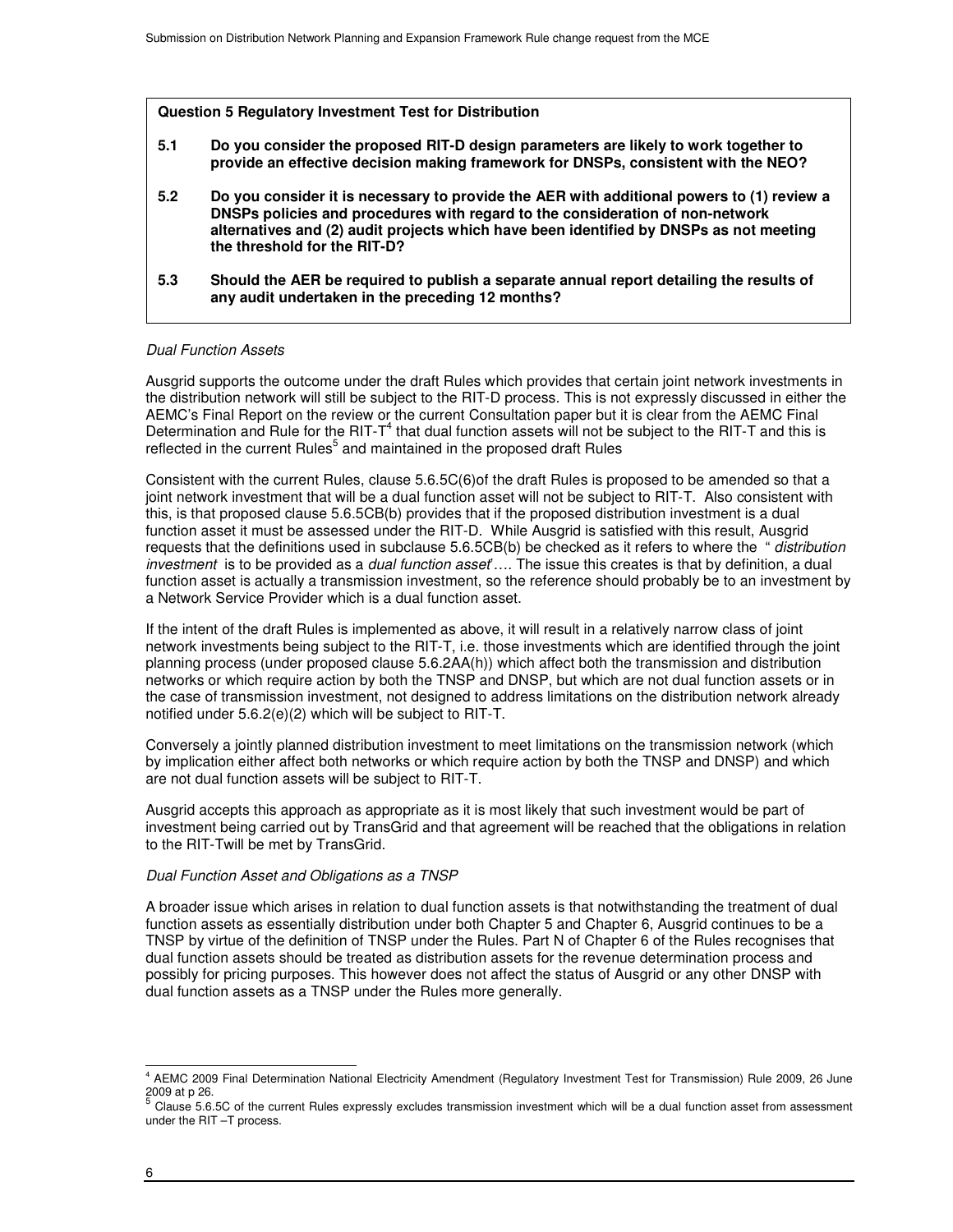This may be appropriate in some parts of the Rules, but Ausgrid submits that consideration should now be given to whether it is necessary or appropriate for a DNSP who is a TNSP solely because it owns and operates dual functions assets to have the obligations of both a DNSP and TNSP under the Network Planning and Expansion provisions of the Rules. Ausgrid having the status of both DNSP and TNSP under these proposed provisions results in the following anomalies:

- Ausgrid must conduct an annual planning review for its dual function assets as a TNSP rather than an integrated review for all assets and consult with itself as DNSP;
- Ausgrid must carry out joint planning internally as a TNSP and DNSP ;
- Ausgrid must prepare a Transmission Annual Planning Report in relation to dual function assets which are otherwise treated subject to the RIT D process. Due to the proposed timing requirements for these reports it is not even possible for these separate reports to be published as a single document at the same time. Note that Transmission Annual Planning Reports are due to be lodged by 30 June each year whilst the Distribution Annual Planning Report will be required by a jurisdictional specified date and the AEMC has recommended that these reports be published by 31 December each year.

Ausgrid submits that the draft Rules should provide for a more integrated process for a NSP in Ausgrid's position to review, plan and report on dual function assets in a way which is integrated into the process it carries out as a DNSP. If the AEMC agrees with this at a policy level, Ausgrid would be happy to confer further with the AEMC as to the nature of this integrated approach so that it could be the subject of consultation with stakeholders.

### Potential scope of a "distribution investment"

Ausgrid is concerned that the scope of investment decisions subject to the RIT-D process is uncertain and potentially much broader than intended, and that the interaction of the terms "distribution investment" and "identified need" is confusing. For example, 'distribution investment' for the purposes of the procedures set out in 5.6.6AB, and the RIT-D process more generally, could imply that a range of network investments that are not amenable to non-network alternatives (e.g. duty of care, system IT etc) could be unintentionally caught.

The expansion of the RIT-D to cover investments other than augmentation has significant consequences with respect to the regulatory burden in performing analysis and demonstrating compliance. Ausgrid suggests that the AEMC re-draft to ensure that only the intended types of investment are subject to the RIT-D. This would be better achieved by identifying those investments that are included than by the current approach of an all-encompassing rule with a range of specified exceptions. Ausgrid would appreciate an opportunity to workshop in detail the scope of investments intended to be caught by this definition with other industry participants and the AEMC.

### Inclusion of customer connection expenditure

Connection of customers often requires the loop-in, loop-out of distribution feeders into the customer's premises and the establishment of substations. These connection feeders and associated substation busbars often result in the creation of a shared network asset which would under the draft Rules, be subject to the RIT-D. Ausgrid has a concern that such connection assets which may result in the creation of a shared network asset could become the subject of a RIT-D.

Whilst in most cases distribution expenditure will be below the application threshold, this has the potential for concern with respect to Ausgrid funded assets for major loads, as it results in not only a compliance burden, but also will delay works by potentially many months whilst the required consultation is carried out. These customers, who have already considered the alternatives to a network connection, usually have tight time frames for connection and to have this process captured under the RIT-D process will result in unnecessary connection delays.

As outlined in the ENA submission, Ausgrid supports the suggestion that where there is a new investment in the network associated with customer connections, and where the customer contributes a significant proportion of the costs, this investment should be exempt from the RIT-D process.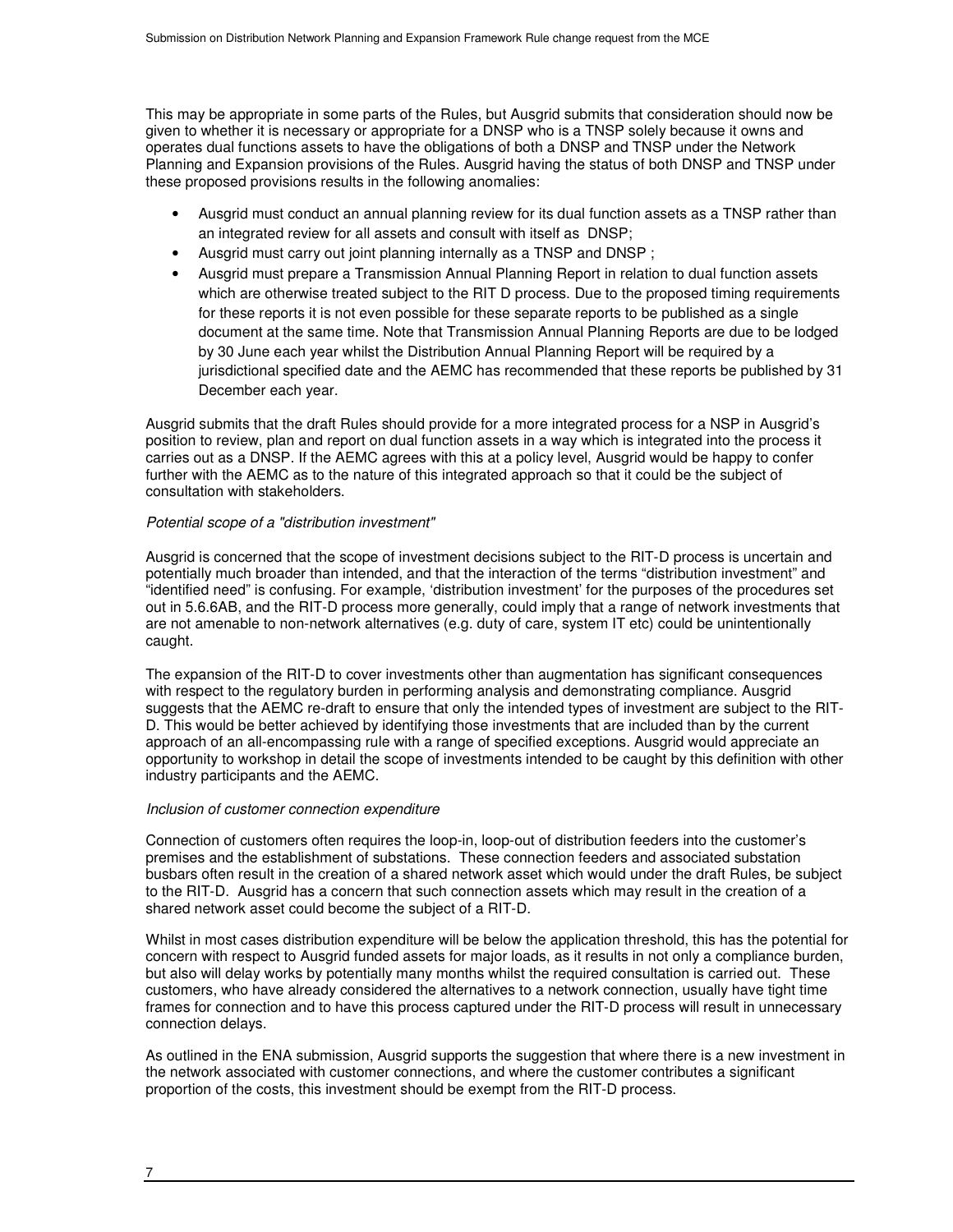# Specification Threshold Test

Ausgrid supports the use of the Specification Threshold Test (STT) but seeks more refined criteria than "technically feasible" to determine when consultation on non-network options is considered appropriate. As currently drafted, it is Ausgrid's view that the draft Rules will often require consultation on non-network options in cases where it is extremely unlikely to provide viable alternatives, increasing effort (and cost) for both DNSPs and non-network option proponents and introducing substantial delay for little benefit. In addition, the summary of the RIT-D process outlined in the diagram in Appendix A of the consultation paper adds to this confusion. This is because it seems to imply that DNSPs must identify all options before commencing an STT, whereas the STT should be conducted first before a preferred option is identified.

Ausgrid has extensive experience conducting its own "demand management screening tests" and implementing non-network options for over six years and would be happy to assist the Commission in developing its approach. Similar in intent to the STT, the criteria we have developed to determine whether it is reasonable to expect that non-network options will be technically and economically feasible include:

- 1) The size of the demand reduction requirement (particularly as a proportion of total demand).
- 2) The likely value of savings from deferring or avoiding the network investment (in total dollars and \$/kVA).
- 3) The characteristics of the customers in the load area.
- 4) Timing and duration of peak reduction requirements.

### **Compliance**

Ausgrid notes that the draft Rules propose that the AER may review a DNSP's policies and procedures to determine if non-network solutions have been duly considered even for projects exempt from the RIT-D, and then report on such a review by 31 March each year. This may prove overly burdensome and ultimately unnecessary for projects exempt from the RIT-D. Ausgrid maintains that the AER already has sufficient compliance and enforcement powers under the NER and NEL. Moreover, the AER publishes quarterly reports which detail its compliance and enforcement activities. The AER does not require the additional powers as proposed in the draft Rules.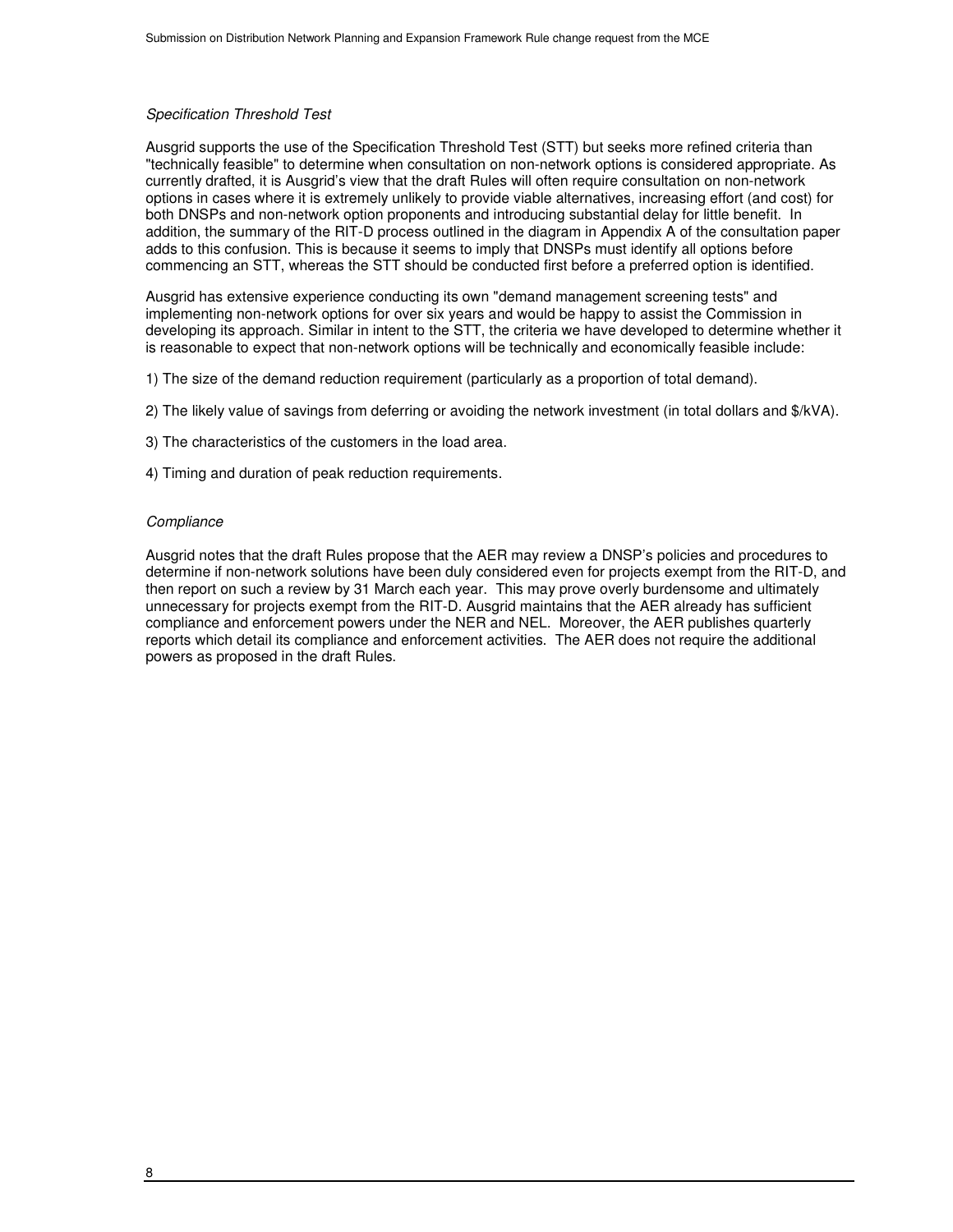**Question 6 Dispute resolution process**

**6.1 Do you consider the proposed scope of parties who could raise a dispute to be appropriate?** 

- **6.2 What are the implications (positive and negative) of allowing the AER to grant exemptions from the proposed dispute resolution process?**
- **6.3 Is there a need to develop detail or specification around the process for applying to the AER for, and the AER approving, exemptions to the dispute resolution process?**

**Question 7 Implementation and transition** 

- **7.1 Are there any issues in respect of the rolling back of jurisdictional requirements that may need to be supported or provided for by transitional provisions in the Rules?**
- **7.2 If the proposed national framework was to be introduced, are the proposed timeframes appropriate to allow for the transition to the national framework?**
- **7.3 Are there any other factors that should be taken into account in developing transitional provisions to enable the efficient potential application of the proposed Rule to all DNSPs?**
- **7.4 From a market participant perspective, are there any implications in not aligning the proposed introduction of the national framework with the commencement of the NECF?**

Ausgrid endorses the ENA submission.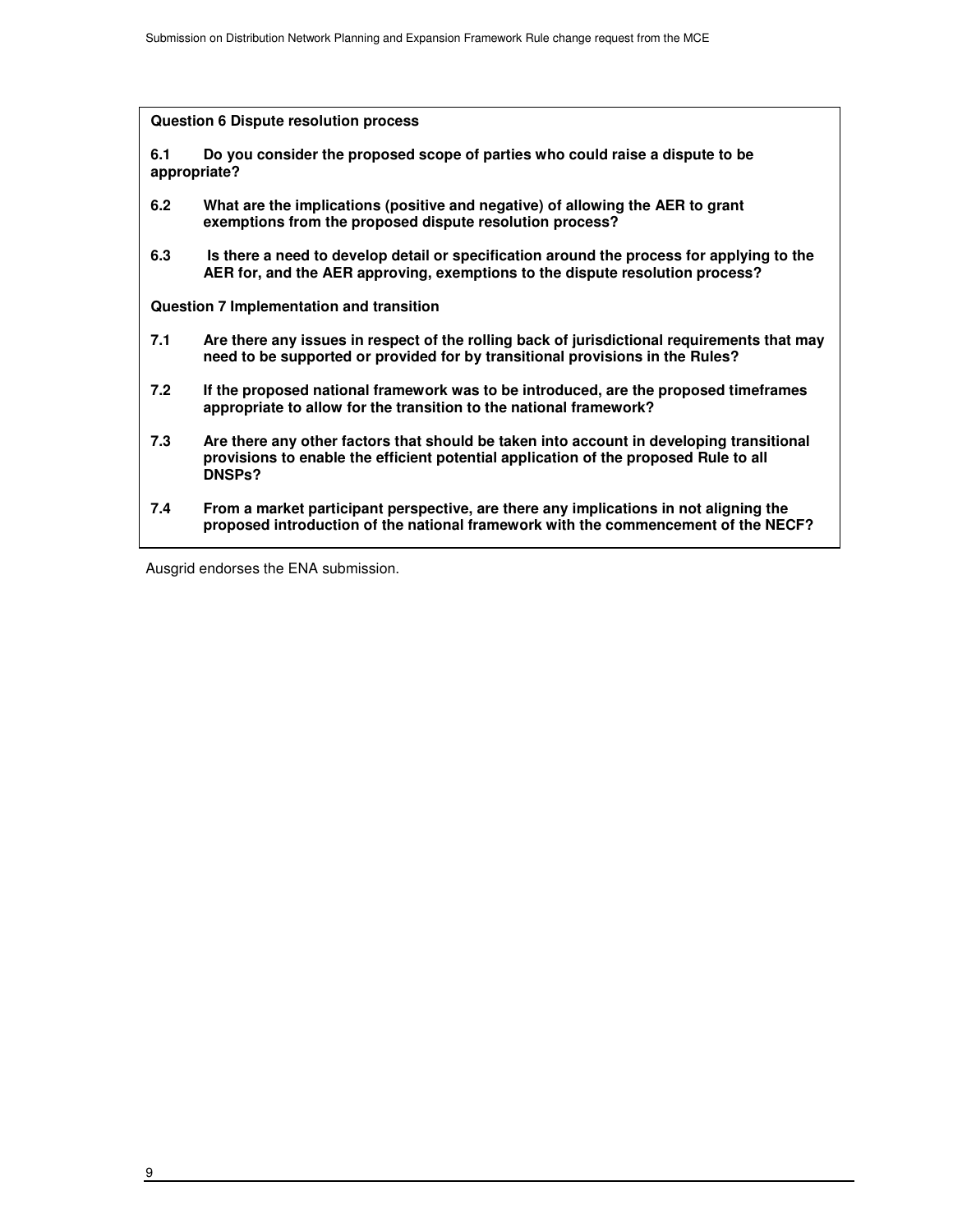<u> 1980 - Johann Barbara, martxa amerikan personal (</u>

# **3 Drafting Issues**

| <b>Clause</b>                                                                                                                                                                                                                                                                                                                                                                                   | <b>Comment</b>                                                                                                                                                                                                                                                                                                                                                                                                                                                                                                                                                                                                                                                                                                                                                                                                                         |
|-------------------------------------------------------------------------------------------------------------------------------------------------------------------------------------------------------------------------------------------------------------------------------------------------------------------------------------------------------------------------------------------------|----------------------------------------------------------------------------------------------------------------------------------------------------------------------------------------------------------------------------------------------------------------------------------------------------------------------------------------------------------------------------------------------------------------------------------------------------------------------------------------------------------------------------------------------------------------------------------------------------------------------------------------------------------------------------------------------------------------------------------------------------------------------------------------------------------------------------------------|
| 5.6.2 (e) Each Network Service Provider must:<br>(1) extrapolate the forecasts provided to it by Registered Participants for<br>the purpose of planning;<br>(3) notify any affected Registered Participants and AEMO of the expected<br>time for undertaking proposed corrective action which may consist of:                                                                                   | Notification in 5.6.2 (e)(3) only arises from the forecasts of Registered<br>Participants. However, the analysis of Registered Participant forecasts does<br>not make much sense in a distribution context as there are few Registered<br>Participants and they have little impact on the system performance.<br>Moreover, this clause is referred to extensively in 5.6.5C and 5.6.5CB when<br>considering exclusion from RIT-T and RIT-D. However, it would not make<br>sense to exclude an investment from either the RIT-D or RIT-T because of<br>limitations arising from Registered Participant forecasts. Ausgrid would<br>contend that it would make more sense to require NSPs to develop forecasts,<br>taking into account forecasts provided by Registered Participants. AEMC<br>should consider a revision to that effect. |
| (k1) The relevant Distribution Network Service Provider or Transmission<br>Network Service Provider must, as appropriate, include the cost of the<br>relevant network options referred to in paragraph (k) in either:<br>(1) the calculation of <i>distribution service</i> prices determined in accordance<br>with Chapter 6; or<br>(2) the calculation of transmission use of system charges. | 5.6.2 (k1) Provides for inclusion of option costs in NUOS but it is not clear<br>what option is referred to as the clause does not link with any previous<br>clauses. Ausgrid suggests that the need for this clause be revisited in light of<br>the current Chapters 6 and 6A.                                                                                                                                                                                                                                                                                                                                                                                                                                                                                                                                                        |
| 5.6.2AA (f) The distribution annual planning review must include all assets<br>and activities that would be expected to have a material impact on the<br>Distribution Network Service Provider's network over the appropriate<br>forward planning period.                                                                                                                                       | The term 'activities' does not make sense from a planning perspective and<br>should be removed.                                                                                                                                                                                                                                                                                                                                                                                                                                                                                                                                                                                                                                                                                                                                        |
| 5.6.2AA(h) (4) where the need for augmentation or a non-network<br>alternative is identified under subparagraph (3):<br>(ii) must carry out the regulatory investment test for transmission for the<br>identified need; and                                                                                                                                                                     | 5.6.2AA(h)(4)(ii) refers to applying the RIT-T to the "identified need". The<br>definition of "identified need" refers to the reason why the NSP proposes to<br>undertake a particular investment. It is not apparent how this is susceptible to<br>the application of the RIT-T. Ausgrid suggests that it would be more<br>appropriate to state that the regulatory investment test for transmission must<br>be carried out where the system limitation is proposed to be addressed by a<br>joint network investment.                                                                                                                                                                                                                                                                                                                 |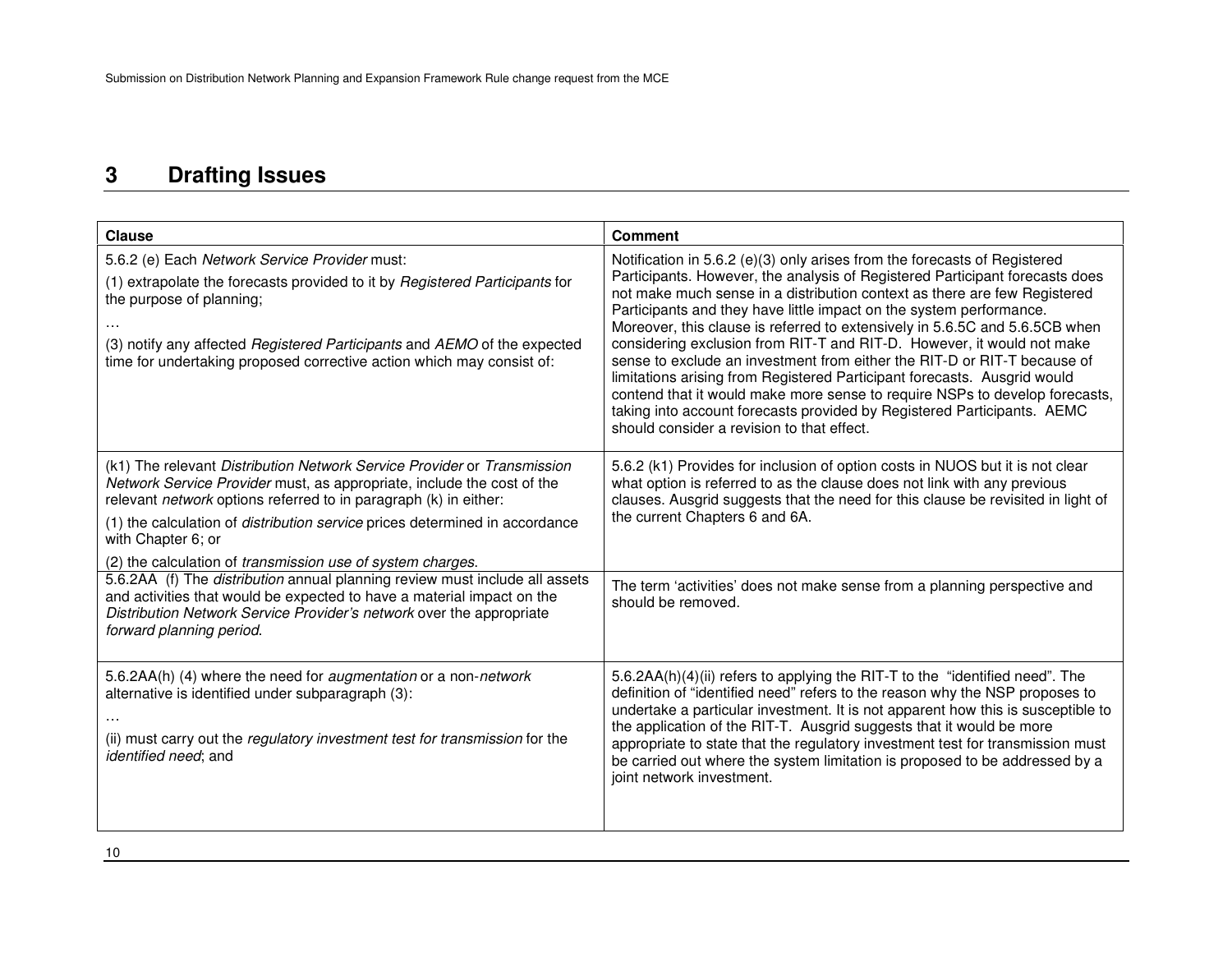| 5.6.5CA(c) The regulatory investment test for distribution must:<br>(1) be based on a cost-benefit analysis that includes an assessment of<br>reasonable scenarios of future supply and demand if each credible option<br>were implemented compared to the situation where no option is<br>implemented; | Distribution planning does not generally require the identification of<br>alternative scenarios of demand growth and development which is a<br>characteristic of transmission developments. The requirement for a RIT-D to<br>develop and consider alternative scenarios is considered to be inappropriate<br>and disproportionate to the outcomes of such analysis. From a distribution<br>planning perspective, it is more appropriate to take a sensitivity analysis<br>approach to demand forecasts. Ausgrid recommends an amendment to<br>reflect the use of this approach.                                                                                        |
|---------------------------------------------------------------------------------------------------------------------------------------------------------------------------------------------------------------------------------------------------------------------------------------------------------|-------------------------------------------------------------------------------------------------------------------------------------------------------------------------------------------------------------------------------------------------------------------------------------------------------------------------------------------------------------------------------------------------------------------------------------------------------------------------------------------------------------------------------------------------------------------------------------------------------------------------------------------------------------------------|
| (v) changes in load transfer capacity and the potential for load transfer<br>capacity of embedded generating units;                                                                                                                                                                                     | 'the potential for load transfer capacity of embedded generating units' should<br>read "capacity of embedded generators to take up load".                                                                                                                                                                                                                                                                                                                                                                                                                                                                                                                               |
| 5.6.5CB(a)(2) the estimated capital cost of the most expensive option to<br>address the relevant <i>identified need</i> which is technically and economically<br>feasible is less than \$5 million (as varied in accordance with a cost<br>threshold determination)                                     | Ausgrid submits that the AEMC should clarify the intent of "most expensive"<br>option" to recognise that as drafted, it could lead to almost all every<br>distribution investment being subject to the RIT-D. This is also addressed in<br>the ENA submission.                                                                                                                                                                                                                                                                                                                                                                                                          |
| 5.6.5CB(a)(6) the proposed distribution investment will be a connection<br>asset, which will not be part of the Distribution Network Service Provider's<br>shared distribution network;                                                                                                                 | As noted above, where there is a new investment in the network associated<br>with customer connections, and where the customer contributes a significant<br>proportion of the costs, this investment should be exempt from the RIT-D<br>process.                                                                                                                                                                                                                                                                                                                                                                                                                        |
| 5.6.5CB(b) If the proposed <i>distribution investment</i> is to be provided as a<br>dual function asset, the proposed investment must be assessed under the<br>regulatory investment test for distribution.                                                                                             | Dual function assets are not distribution investments as they are by definition<br>transmission assets.                                                                                                                                                                                                                                                                                                                                                                                                                                                                                                                                                                 |
| 5.6.5CB(c) For the purposes of paragraph (a)(1), a proposed distribution<br>investment will be required to address an urgent and unforeseen network<br>issue that would otherwise put at risk the reliability of the distribution<br>network if:                                                        | Clauses 5.6.5C and 5.6.5CB(c) refer to an investment being required to<br>address an urgent and unforeseen network issue that would otherwise put at<br>risk the reliability of the distribution network. On its natural reading this would<br>require the reliability of the whole of the transmission or distribution to be at<br>risk. This may be appropriate for transmission, but it would have very limited<br>utility for a distribution network. It is suggested that the purpose of the clause<br>would be better achieved if it referred to "put at risk the reliability of the<br>distribution/transmission network or a significant part of that network." |
| 5.6.5CB(c)(1) it is necessary that the proposed distribution investment be<br>operational within 6 months of the Distribution Network Service Provider<br>identifying the identified need;                                                                                                              | The requirement for a distribution investment to address an urgent and<br>unforseen network issue to be operational within 6 months is unrealistic as it<br>would not enable completion of any significant work other than<br>repairs/disaster recovery, particularly given the lead times associated with<br>procurement of network plant and equipment. Rather than prescribe a more                                                                                                                                                                                                                                                                                  |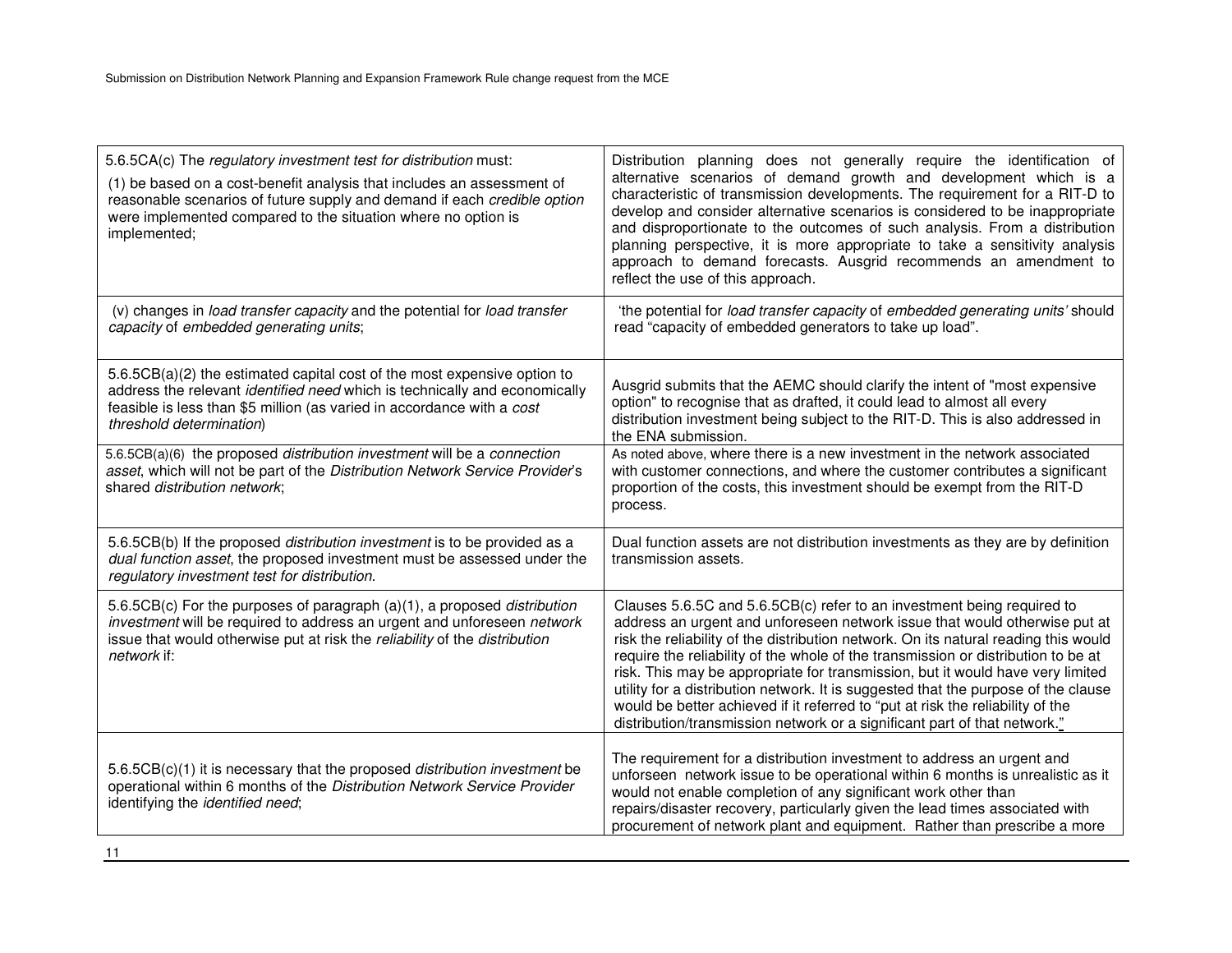|                                                                                                                                                                                                                                                                                                                                                                                             | appropriate timeframe, Ausgrid suggests urgent and unforseen work should<br>fall within the exemptions framework and be reflected in clause 5.6.5CB(a) of<br>the draft Rules.                                                                                                                                                                                                           |
|---------------------------------------------------------------------------------------------------------------------------------------------------------------------------------------------------------------------------------------------------------------------------------------------------------------------------------------------------------------------------------------------|-----------------------------------------------------------------------------------------------------------------------------------------------------------------------------------------------------------------------------------------------------------------------------------------------------------------------------------------------------------------------------------------|
| 5.6.6AB (h)(5) the technical characteristics of the <i>identified need</i> that a non-<br>network option would be required to deliver, such as:                                                                                                                                                                                                                                             | Clauses (iii), (iv) and (v) are not appropriate for distribution and should be<br>removed.                                                                                                                                                                                                                                                                                              |
| (iii) contribution to power system security or reliability;<br>(iv) contribution to power system fault levels as determined under clause<br>$4.6.1$ ; and<br>(v) the operating profile;                                                                                                                                                                                                     |                                                                                                                                                                                                                                                                                                                                                                                         |
| 5.6.6AB (m) If the Distribution Network Service Provider elects to proceed<br>with the proposed distribution investment, within:<br>$(1)$ 12 months, or<br>(2) any longer time period as agreed to in writing by the AER, or                                                                                                                                                                | It is not clear from the structure of this clause from when the 12 month period<br>referred to in subclause (1) runs. The intention appears to be that it should<br>run from the end of consultation on a project specification report or the<br>publication of a STT, but this is not clear and should be amended.                                                                     |
| (3) where relevant, the end of the consultation period on a project<br>specification report or the publication by the Distribution Network Service<br>Provider of a Specification Threshold Test report, the Distribution Network<br>Service Provider must prepare a draft project assessment report, having<br>regard to the submissions received, if any, and <i>publish</i> that report. |                                                                                                                                                                                                                                                                                                                                                                                         |
| 5.6.6AB (z) The AER must take into account a Distribution Network Service<br>Provider's application of the regulatory investment test for distribution and<br>final project assessment reports when considering a Distribution Network<br>Service Provider's regulatory proposal under Chapter 6 of the Rules.                                                                              | As the RIT-D applies to other than distribution assets, (dual function assets<br>and transmission assets for distribution needs) this needs to be more general<br>and should be worded to cover NSP not DNSP.                                                                                                                                                                           |
| S5.8 (2) (ii) load forecasts for:<br>(A) the <i>network</i> as a whole;<br>(B) transmission-distribution connection points;<br>(C) sub-transmission lines; and                                                                                                                                                                                                                              | The term 'transmission-distribution connection points" is not referred to in the<br>clause $5.6.2AA(g)(1)$ forecast requirements. The draft Rules also omit<br>forecasts for sub-transmission substations. It is therefore assumed that<br>transmission-distribution connection points are intended to describe sub-<br>transmission substations. The AEMC should amend as appropriate. |
| (D) zone substations,<br>including for each item specified above:<br>(E) total capacity;                                                                                                                                                                                                                                                                                                    | With regards to points $(E)$ to $(J)$ – not all of the descriptions are applicable to<br>the items in (A) to (D). For example, power factor at time of peak load (H) is<br>not applicable to lines as it is usually measured at a metering point. Ausgrid<br>contends that there should be a qualification such as "Including for each item                                             |
| (F) firm delivery capacity for summer periods and winter periods;<br>(G) peak load (summer or winter and the number of hours per year that<br>95% of peak is expected to be reached);<br>12                                                                                                                                                                                                 | specified above (and where applicable)"                                                                                                                                                                                                                                                                                                                                                 |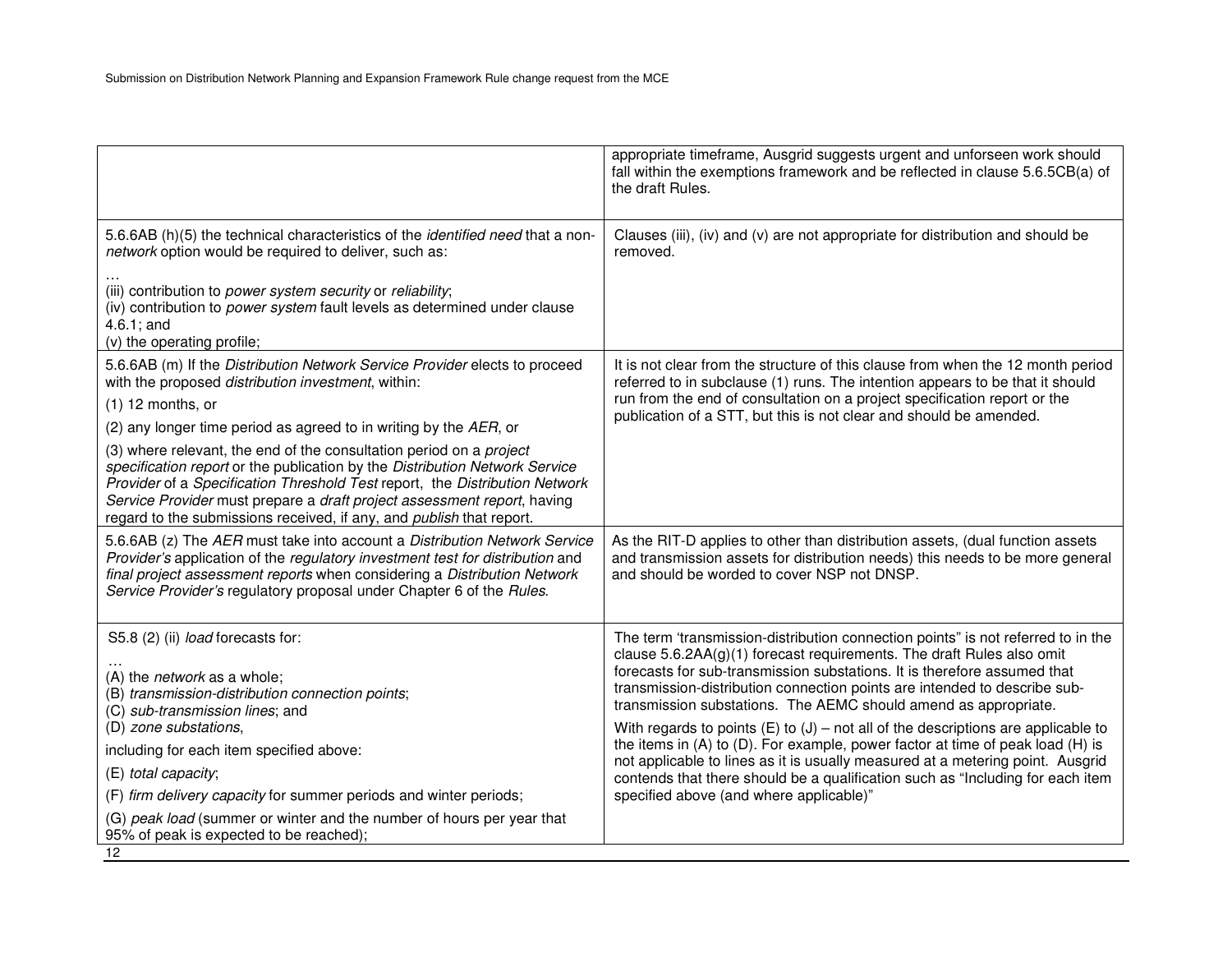Submission on Distribution Network Planning and Expansion Framework Rule change request from the MCE

| (H) power factor at time of peak load;                                                                                                                                                        |                                                                                                                                                                                                                                                   |
|-----------------------------------------------------------------------------------------------------------------------------------------------------------------------------------------------|---------------------------------------------------------------------------------------------------------------------------------------------------------------------------------------------------------------------------------------------------|
| (I) load transfer capacities; and                                                                                                                                                             |                                                                                                                                                                                                                                                   |
| (J) generation capacity of embedded generating units;                                                                                                                                         |                                                                                                                                                                                                                                                   |
|                                                                                                                                                                                               |                                                                                                                                                                                                                                                   |
|                                                                                                                                                                                               |                                                                                                                                                                                                                                                   |
|                                                                                                                                                                                               |                                                                                                                                                                                                                                                   |
|                                                                                                                                                                                               |                                                                                                                                                                                                                                                   |
| S5.8 (3) for any primary distribution feeders identified by the Distribution<br>Network Service Provider that:                                                                                | The use of both 'overload' and as 'exceed 100%' are interchangeable terms.<br>Ausgrid suggests removal of one of the clauses.                                                                                                                     |
| (i) in the first year of the forward planning period, are forecast to<br>experience an overload, or                                                                                           | In relation to clause (3) vii (B), the use of connection point here is                                                                                                                                                                            |
| (ii) in the next two years, are forecast to exceed 100% of its normal cyclic                                                                                                                  | problematic. In the case of a primary distribution feeder, the only connection                                                                                                                                                                    |
| rating (in summer periods or winter periods) under normal operating                                                                                                                           | point which applies would be a point of supply to a franchise customer. It is                                                                                                                                                                     |
| conditions, the Distribution Network Service Provider must set out:                                                                                                                           | not pragmatic for a DNSP to identify each customer at which a load reduction                                                                                                                                                                      |
|                                                                                                                                                                                               | would defer overloads. Ausgrid suggests deletion.                                                                                                                                                                                                 |
| (vii) where an estimated reduction in forecast load would defer a forecast<br>overload for a period of 12 months, include:                                                                    |                                                                                                                                                                                                                                                   |
| (A) best estimate of the month and year in which the overload is forecast to<br>occur;                                                                                                        |                                                                                                                                                                                                                                                   |
| (B) a summary of the location of relevant connection points at which the<br>estimated reduction in forecast load would defer the overload;                                                    |                                                                                                                                                                                                                                                   |
| S5.8 (4) (ii) analysis of any potential for load transfer capacity between<br>supply points that may decrease the impact of the system limitation or<br>defer the requirement for investment; | In relation to clause (4) (ii) the use of load transfer capacity is inappropriate<br>for distribution networks and in clause $4)(v)(B)$ the <i>connection point</i> reference<br>is inappropriate (as outlined above). Ausgrid suggests deletion. |
|                                                                                                                                                                                               |                                                                                                                                                                                                                                                   |
| (v) where an estimated reduction in forecast load would defer a forecast<br>system limitation for a period of, at least, 12 months, include:                                                  |                                                                                                                                                                                                                                                   |
| (A) the month and year in which a system limitation is forecast to occur as<br>required under subparagraph (ii);                                                                              |                                                                                                                                                                                                                                                   |
| (B) the relevant connection points at which the estimated reduction in<br>forecast load may occur; and                                                                                        |                                                                                                                                                                                                                                                   |
| S5.8 (10) provide information on the performance of the Distribution                                                                                                                          |                                                                                                                                                                                                                                                   |
| Network Service Provider's network, including a summary description of                                                                                                                        | The standards for quality of supply as provided in the Rules, are high level                                                                                                                                                                      |
| 13                                                                                                                                                                                            |                                                                                                                                                                                                                                                   |